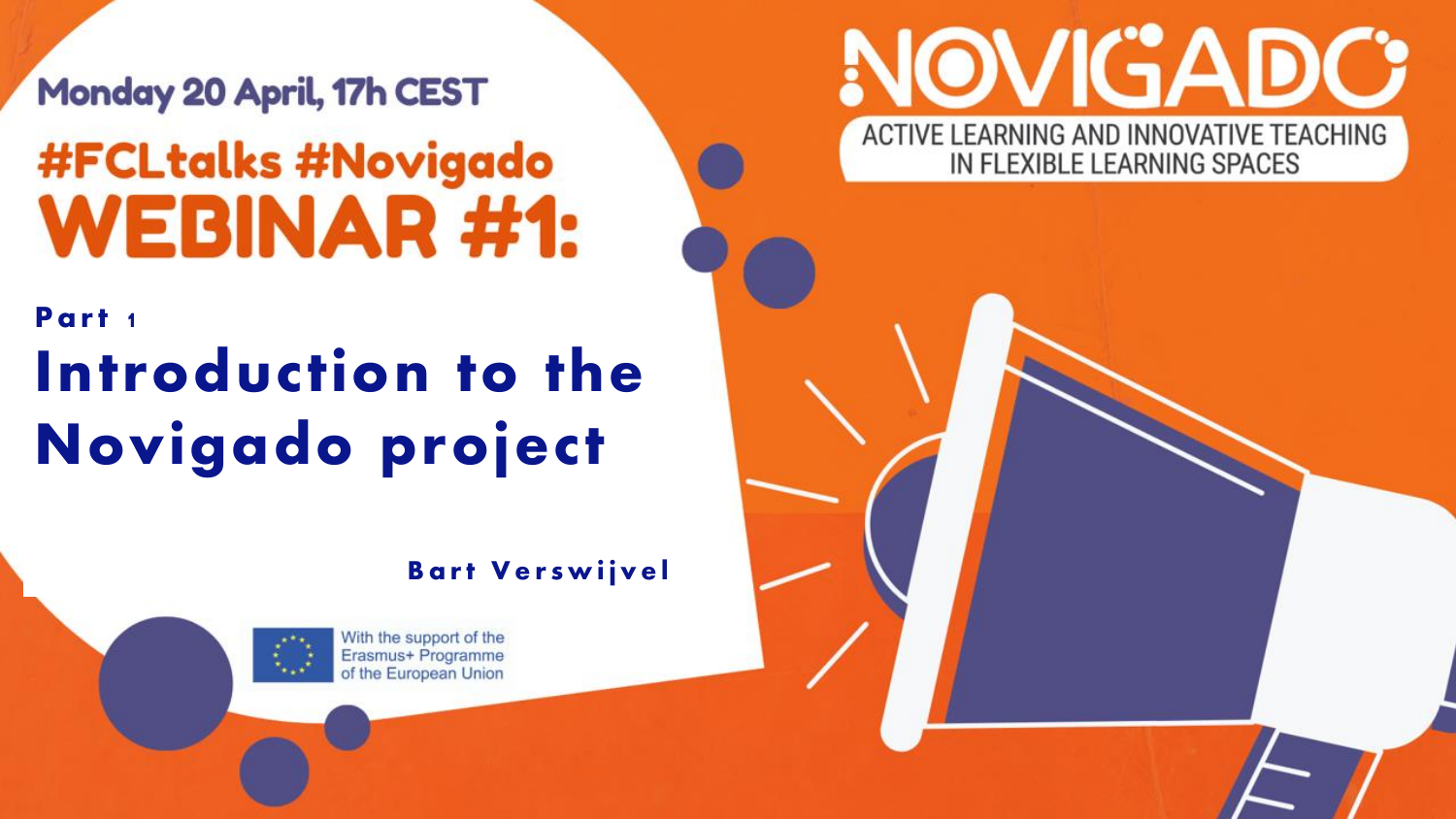## **Key information**

- Funding: Erasmus+ Programme Key Action 2
- Start time: 01-12-2019
- Duration: 30 months
- Website: <http://fcl.eun.org/novigado>



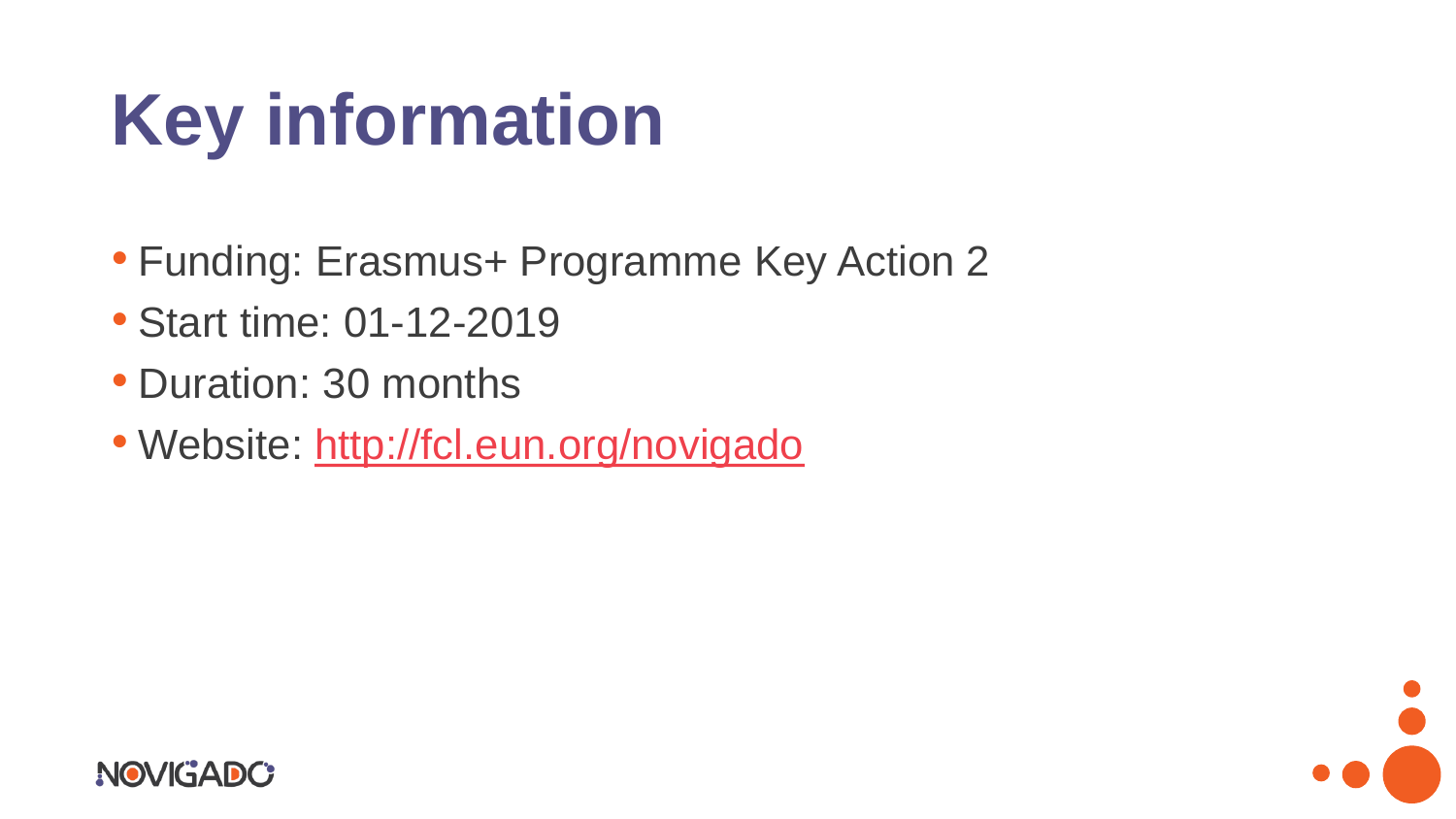# **Project partners**

- Fundacja Rozwoju Spoleczenstwa Wiedzy'Think!, Poland (coordinator)
- European Schoolnet (EUN Partnership AISBL), **Belgium**
- Agrupamento de Escolas Fernando Casimiro Pereira da Silva, **Portugal**
- DG of Innovation and Educational Technologies, Ministry of National Education,**Turkey**
- Reseau CANOPE, **France**
- Lycee Pilote Innovant International, **France**





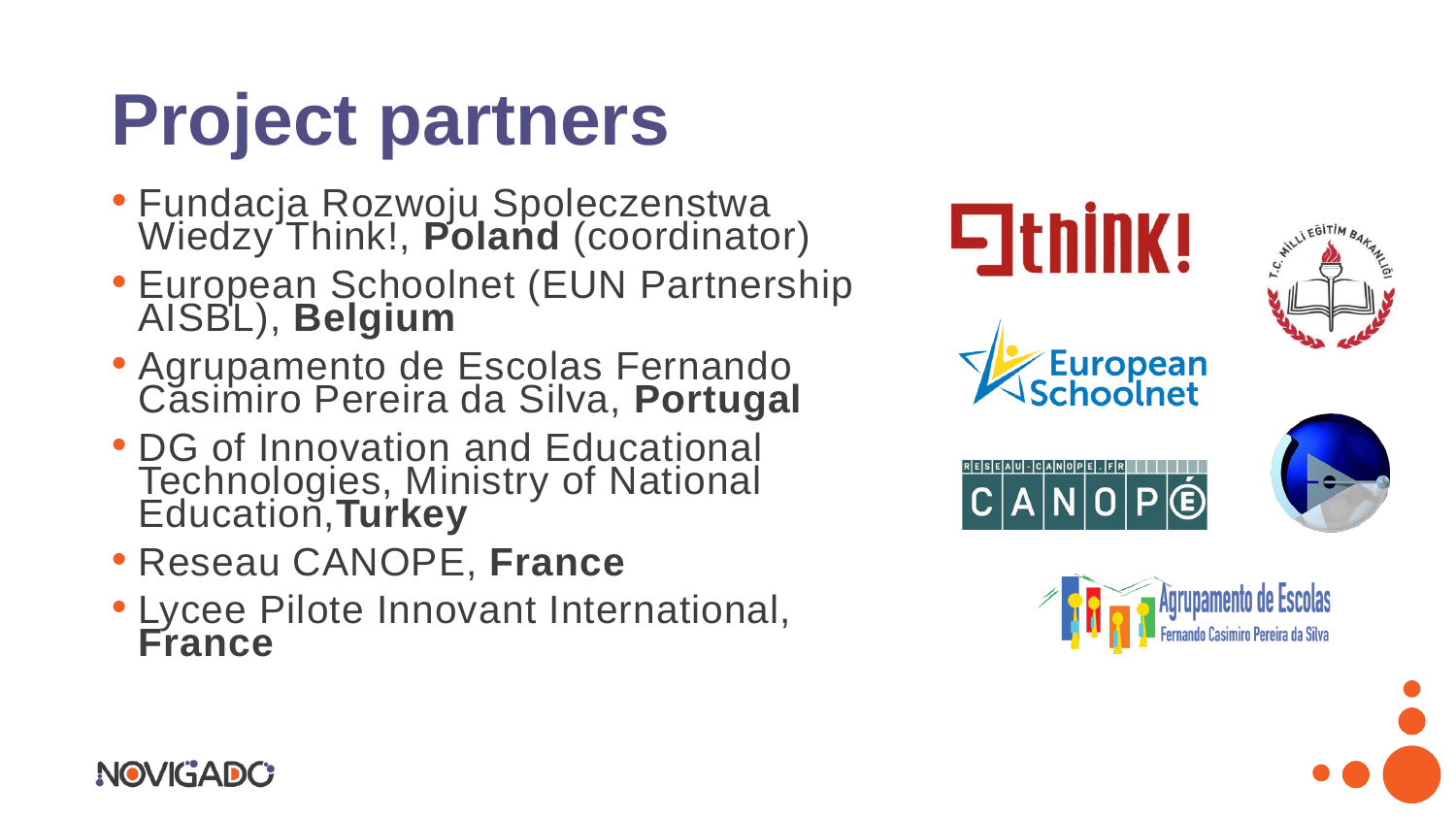## **Main objective**

*To support schools and related stakeholders in the transition from a conventional and teacher-centred classroom into*

- *teaching practices that promote active learning,*
- *with the support of innovative learning environments &*
- *use of relevant ICT.*



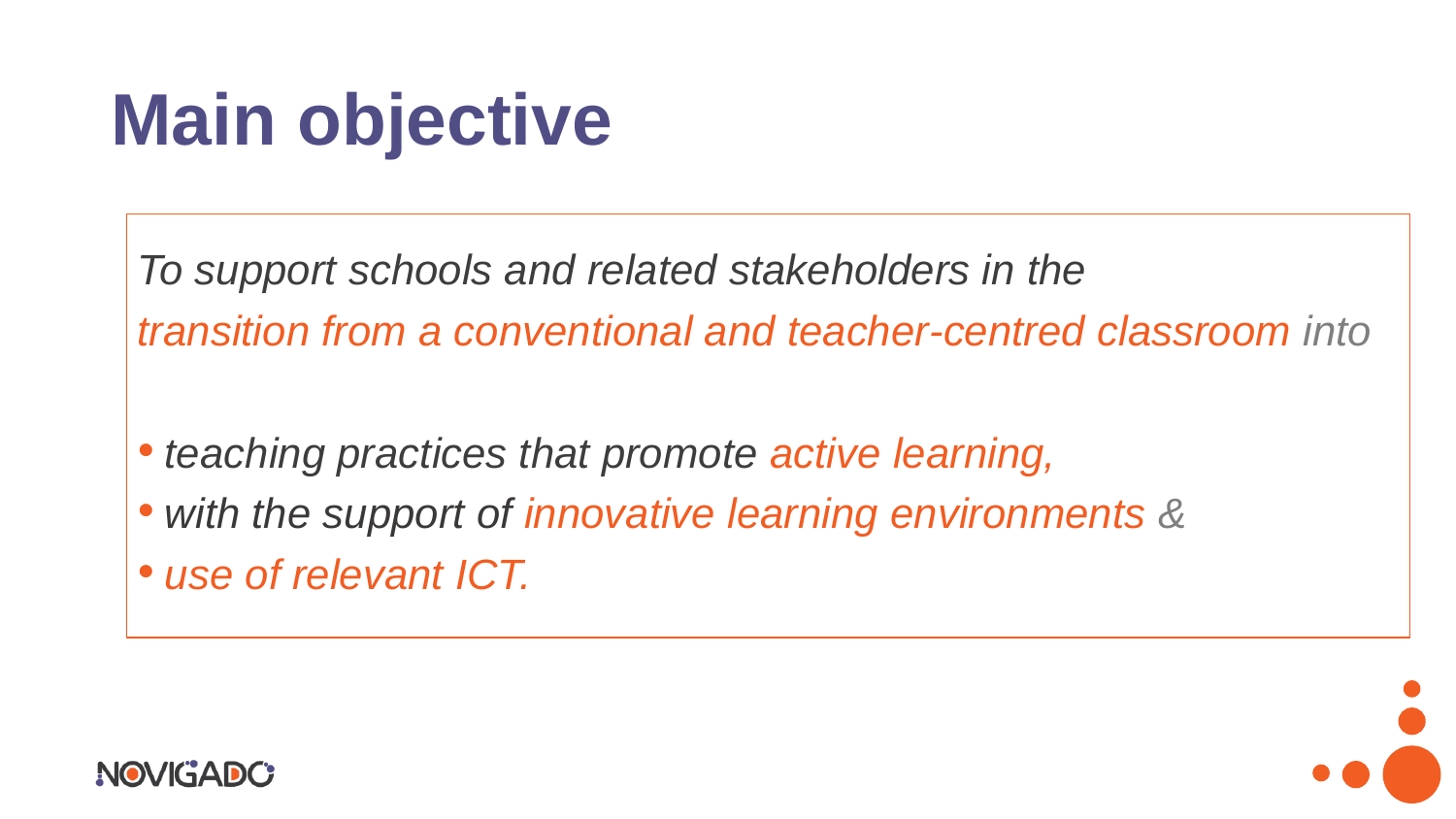## **Project roadmap**



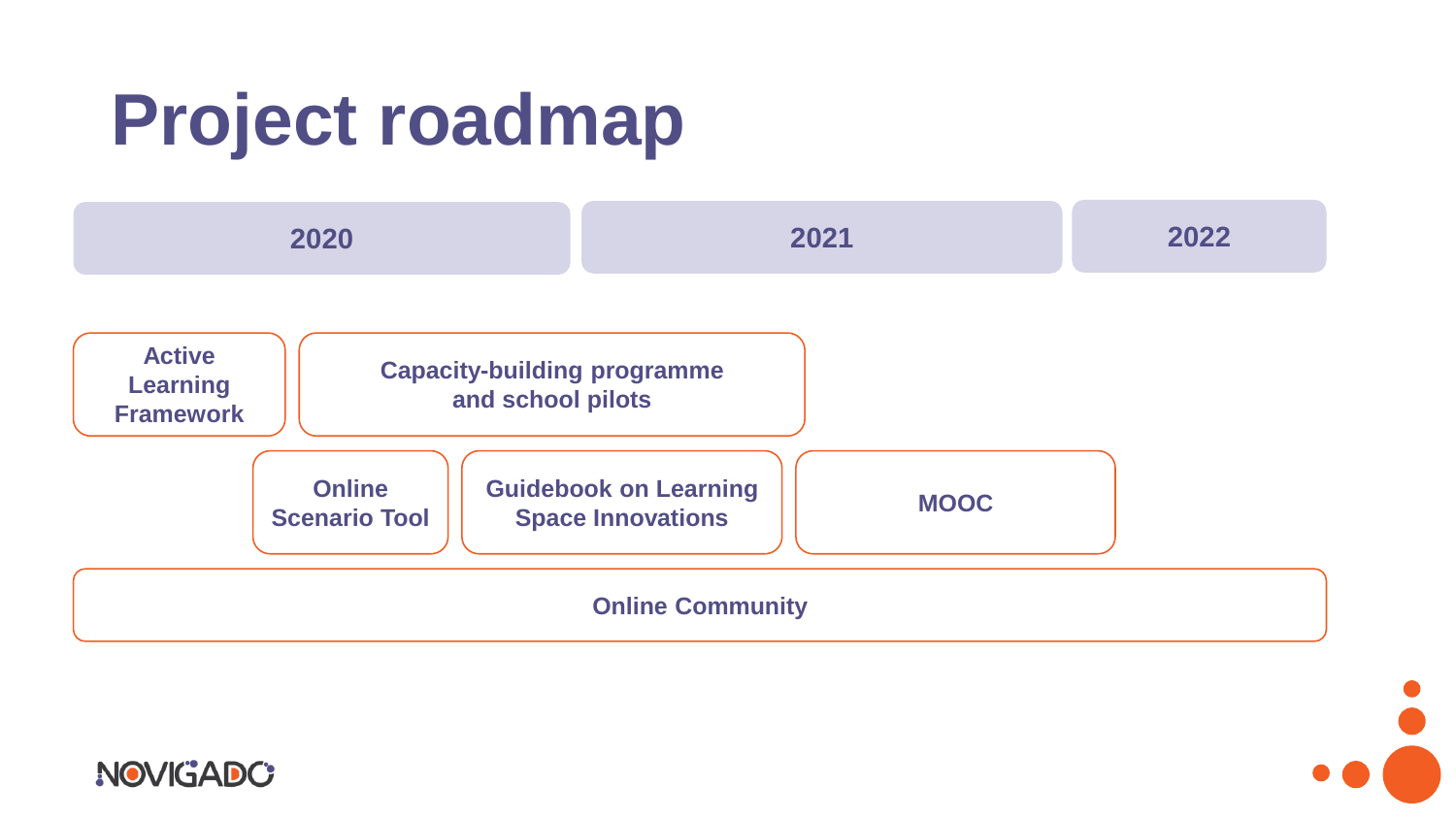### **How to take part? Join the Novigado online community!**

- •**Repository of resources** including pedagogical videos, lesson plans, practices, etc.
- •**Publications and case studies** to deepen your knowledge on active learning and innovative learning environments.
- •**Live events** for professional development such as webinars, Teachmeets and live conversations.
- **Blog** with first-hand inspiring stories on implementing active learning and adapting learning spaces in schools.
- •**An interactive map of innovative learning spaces** across Europe to get inspired.

**Targeted for:** Teachers and school staff across Europe, but also researchers, initial teacher educators, EdTech companies and policy-makers

**Find out more at:**  <http://fcl.eun.org/novigado>

NOVIGADC